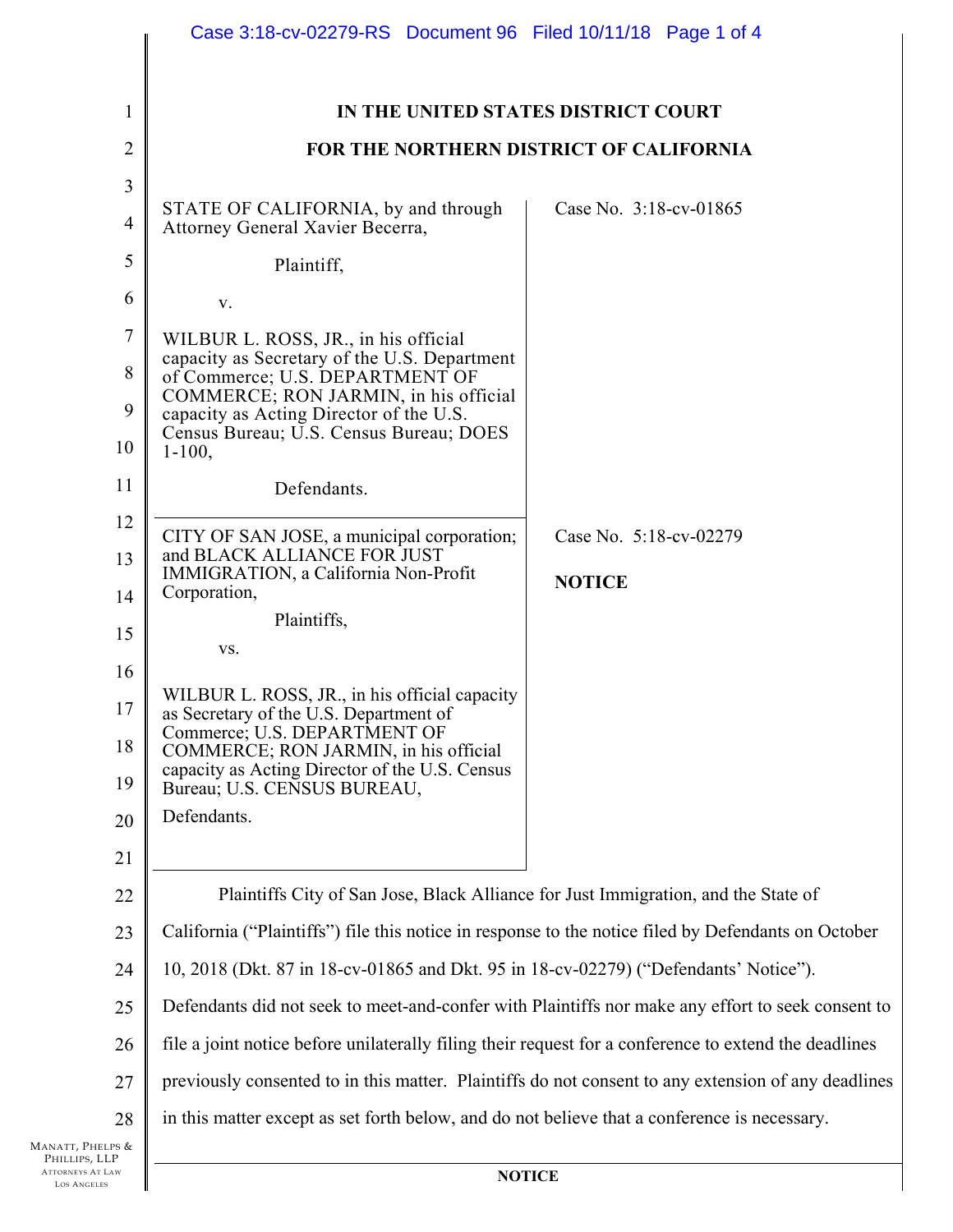## Case 3:18-cv-02279-RS Document 96 Filed 10/11/18 Page 2 of 4

22

23

24

25

27

28

1

2

26 Defendants notified this Court that Justice Ginsberg, on behalf of the Supreme Court of the United States, issued a brief stay of three discovery orders issued in *State of New York v. U.S. Department of Commerce*, Nos. 18-cv-2921 & 18-cv-5025 (JMF) (S.D.N.Y.) ("the New York litigation"), dated July 3, 2018, August 17, 2018, and September 21, 2018. Justice Ginsberg's order, which Defendants omitted from their submission, is attached hereto as **Exhibit 1**  ("SCOTUS Order"). The SCOTUS Order stayed three orders of the District Court of the Southern District of New York: one of which granted extra-record discovery, one of which granted the deposition of John Gore, and one of which granted the deposition of Wilbur Ross. Defendants assert that discovery authorized by this Court's August 17, 2018 order (Dkt. 72 in 18-cv-01865 and Dkt. 87 in 18-cv-02279) is similarly stayed. However, Defendants have not requested a stay from this Court, and the SCOTUS Order does not mention this litigation. When the Supreme Court issued its order, two fact depositions had been noticed to take place before the close of discovery today on October 11, 2018. Both had been noticed or crossnoticed by Plaintiffs in this case—in fact one was scheduled to take place at the offices of the San Jose/BAJI Plaintiffs' counsel. The parties in all six coordinated cases made plans to participate in the depositions. Defendants confirmed the depositions, and were aware that they involved interstate travel, as late as Tuesday afternoon. *See* email from Defendants' counsel dated October 9, 2018, attached hereto as **Exhibit 2.**  Given the coordination and attention that had been put into scheduling the depositions, and the fact that a stay of discovery in these matters had neither been sought nor granted, Plaintiffs' counsel reached out to Defendants' counsel to suggest that those depositions scheduled prior to the close of discovery—with the obvious exception of Gore and Ross, which are the subjects of the mandamus petition—take place as planned. Defendants replied that while they would take the opportunity to depose the three Plaintiffs' experts scheduled for this week (two of which are experts in this matter), they would not produce the previously-scheduled fact witnesses. Defendants claimed that they "understand Justice Ginsburg's order to include a stay of further fact discovery." *See* email from Defendants' counsel dated October 10, 2018, attached hereto as **Exhibit 3.** 

MANATT, PHELPS & PHILLIPS, LLP ATTORNEYS AT LAW LOS ANGELES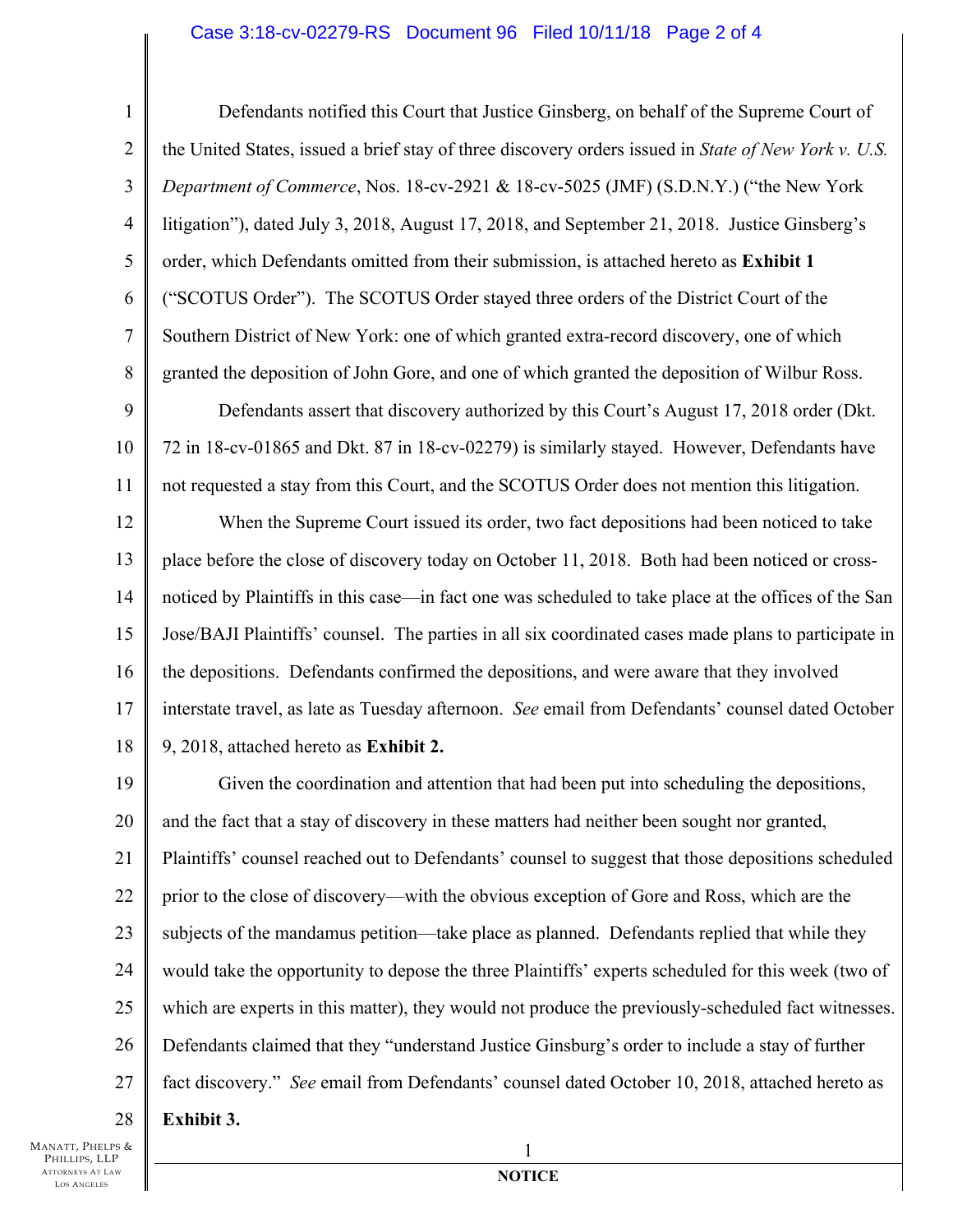## Case 3:18-cv-02279-RS Document 96 Filed 10/11/18 Page 3 of 4

3 4 Plaintiffs had no option but to consent to Defendants' request, as the close of discovery is upon us. But Plaintiffs do not, and will not, consent to any change in any other deadline in this case. Time is critical in this matter: Plaintiffs made every effort and gave Defendants ample opportunity to comply with their discovery obligations in time.

5 6 7 8 9 10 11 12 In the event that the Supreme Court denies Defendants' petition, Plaintiffs are ready to depose Messrs. Ross and Gore and expect the witnesses to be promptly produced. Negotiations are currently under way to secure a provisional date for Gore as soon as next week, so there is no reason for delay even if the Supreme Court denies mandamus in its entirety. Plaintiffs remain ready to depose the remaining fact witnesses whose depositions were previously noticed and scheduled. Plaintiffs' and Defendants' counsel have generally worked cooperatively to schedule depositions in this matter in a timely fashion, and there is no reason to believe that the remaining depositions cannot be scheduled promptly.

13 14 15 16 17 18 Plaintiffs therefore request that this Court affirm the scheduling order set in this case, as recently modified by joint stipulation by the parties (Dkt. 86 in 18-cv-01865 and Dkt. 94 in 18 cv-02279), with the exception that those depositions that were scheduled this week take place immediately after the stay imposed by the SCOTUS Order is lifted, and that any documents produced by Defendants after the close of discovery in the New York litigation be produced in this matter.

//

//

//

//

25

26

27

28

1

2

MANATT, PHELPS & PHILLIPS, LLP ATTORNEYS AT LAW LOS ANGELES